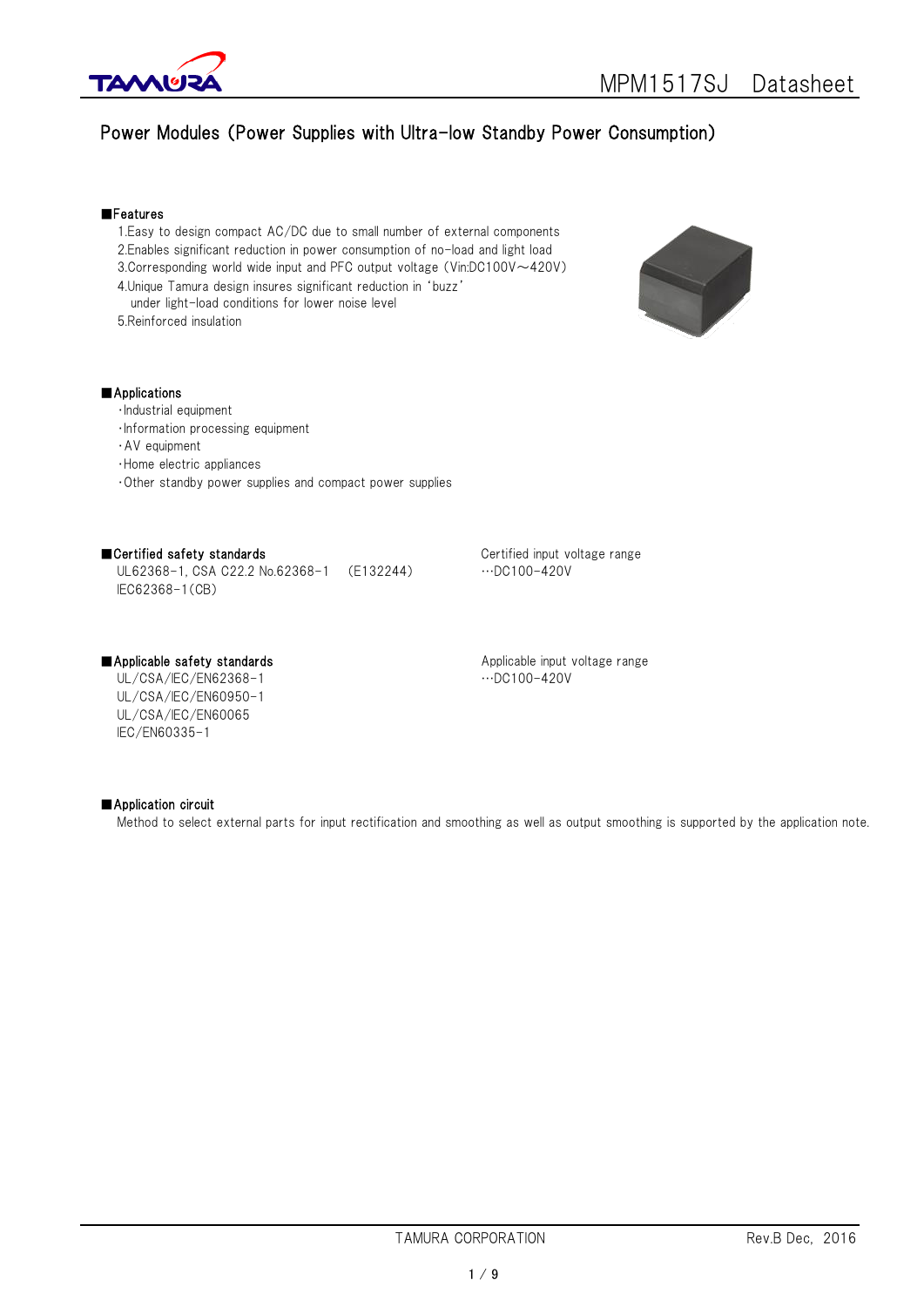

#### ■Input-output condition

| Item                                         | Specification       | Conditions Note                                     |
|----------------------------------------------|---------------------|-----------------------------------------------------|
| Input voltage range                          | $DC100V \sim 420V$  | Average voltage                                     |
|                                              | $(DC50V \sim 420V)$ | (Refer to the lnput voltage derating curve)         |
| Maximum input voltage                        | 420V or less        | Including peak value                                |
| Input ripple voltage lower limit 75V or more |                     | Ripple voltage of the AC input rectified            |
| Rated input voltage                          | DC140V, DC340V      |                                                     |
| Rated output voltage                         | 15V                 |                                                     |
| Rated load current                           | 1.7A                |                                                     |
| Maximum peak load current                    | 2.55A               | 5s or less, Duty 30%. Average current 1.7A or less. |

### ■Electrical specification Ta=25℃

| Item                     | Specification         | Conditions · Note                           |
|--------------------------|-----------------------|---------------------------------------------|
| Efficiency               | 80% or more (86% TYP) | Rated input voltage<br>Rated output current |
| Output voltage tolerance | $\pm$ 5%              |                                             |
| Line regulation          | 100mV or less         | Input voltage DC100V~420V                   |
| Load regulation          | 250mV or less         | Output current $0 \sim$ rated output crrent |
| No-load power            | 50mW or less          | Rated input voltage                         |
| Ripple                   | 50mVp-p or less       | Rated input voltage                         |
| Ripple noise             | 180mVp-p or less      | Rated output current                        |

Measurement circuit



- 
- W1 : Power meter WT210 (YOKOGAWA) C103 : CD85-B2GA471K (TDK)
- 
- 
- 
- LM1: Ripple noize meter RM-103(KG) C203 : 25ZLG100M (RUBYCON)
- E1 : DC power supply  $C102 : 450B$ XW82M (RUBYCON) RL1: Electronic load C104 : CD85-B2GA471K (TDK) V1 : Voltmeter Class 0.5 C201 : 25ZLG330M (RUBYCON) P1 : Differential probe DP-100(KG) C202 : 25ZLG330M (RUBYCON) L201 : PC8Z-2R2N (KORIN)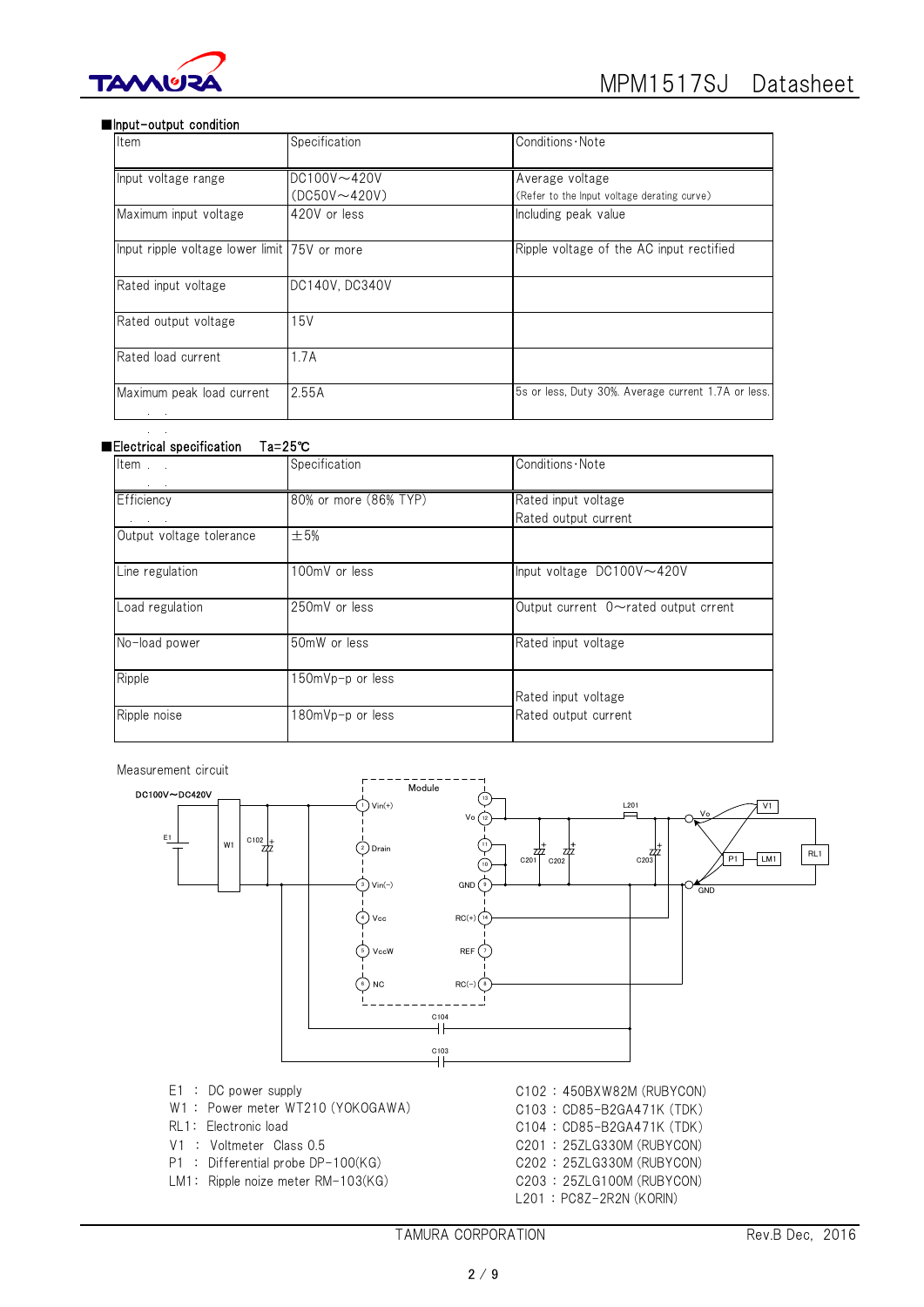

### ■Protection

| Item                   | Specification      | Conditions Note                                                                            |
|------------------------|--------------------|--------------------------------------------------------------------------------------------|
| Overcurrent protection | $2.9A \sim 5.9A$   | Hiccup mode                                                                                |
| Overvoltage protection | $17.0V \sim 24.0V$ | Latch off                                                                                  |
| Overheat protection    |                    | Latch off<br>When overheating protection moved,<br>overvoltage sometimes occurs to output. |

# ■Insulation

| Item                                              | Specification        | Conditions Note |
|---------------------------------------------------|----------------------|-----------------|
| Dielectric withstand voltage<br>(Between Pri-Sec) | AC3.75kV 1min        | Cutoff 5mA      |
| Insulation resistance<br>(Between Pri-Sec)        | $100M\Omega$ or more | <b>DC500V</b>   |

# ■Environmental conditions

| Item                  | Specification                               | Conditions Note                                    |
|-----------------------|---------------------------------------------|----------------------------------------------------|
| Operating temperature | $-20^{\circ}$ C $\sim$ 80 $^{\circ}$ C      | Refer to the Ambient temperature<br>derating curve |
| Operating humidity    | $20\nthicksim95%$ RH<br>(No condensation)   |                                                    |
| Storage temperature   | $-25^\circ \text{C} \sim 85^\circ \text{C}$ |                                                    |
| Storage humidity      | $5 - 95%$ RH<br>(No condensation)           |                                                    |

# ■Ambient temperature derating curve ■Input voltage derating curve

temperature derating table. including the control of the input voltage derating table.



Reduce the load current according to the following **Reduce the load current according to the following** 

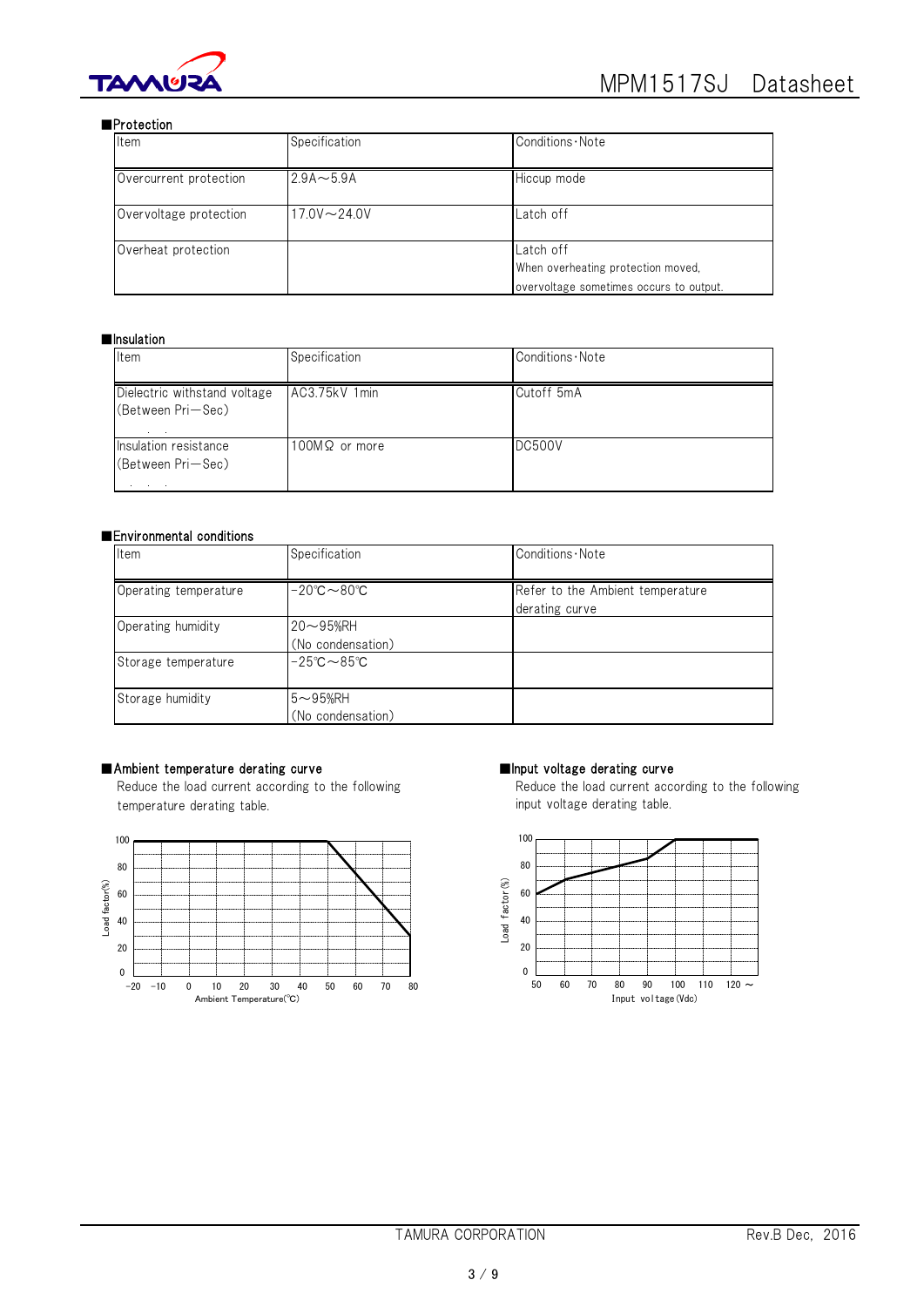

# ■Typical characteristics Ta=25℃



TAMURA CORPORATION Rev.B Dec, 2016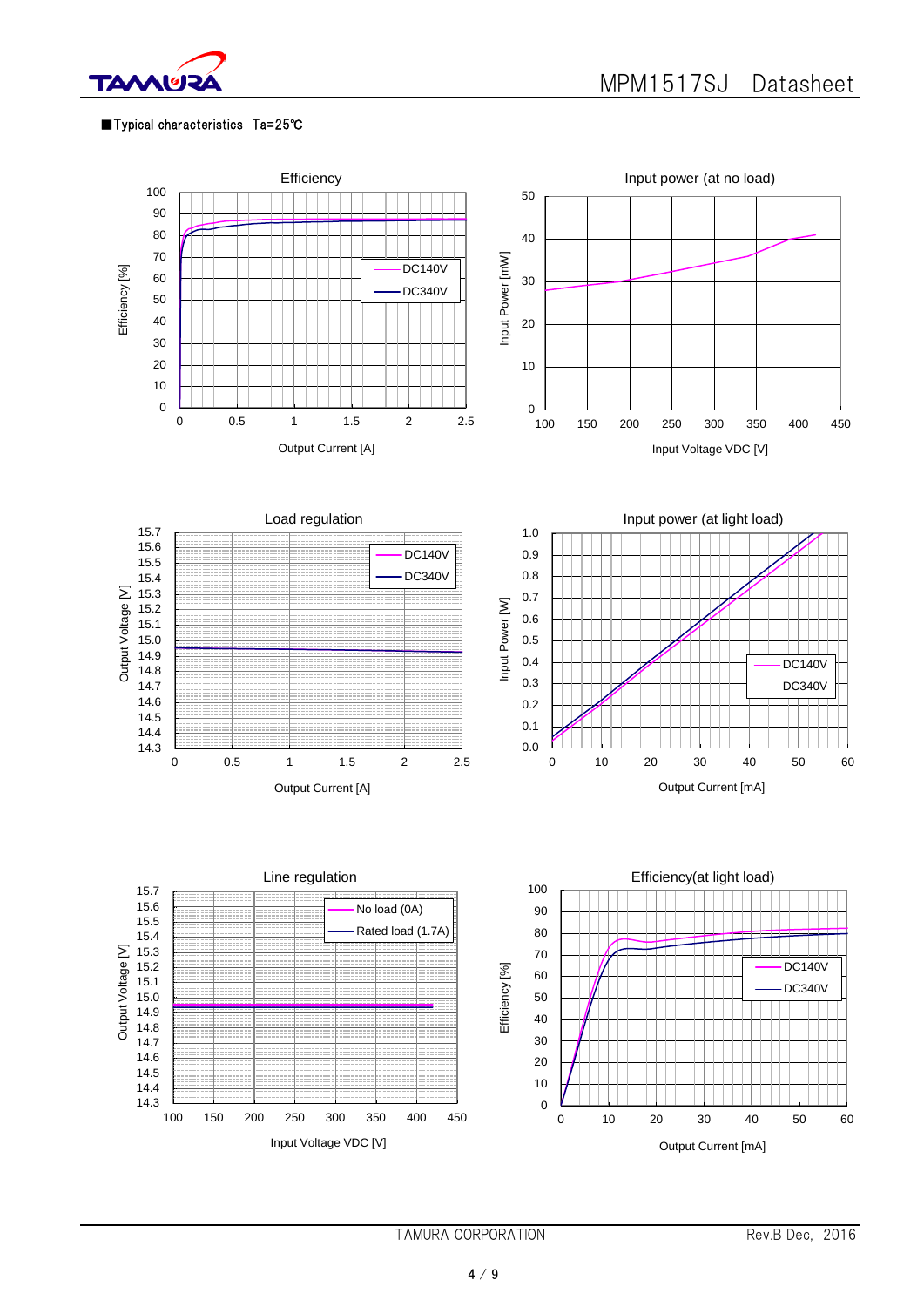

# ■Outline dimensional drawing





Note :1. The dimensional tolerance without directions is ± 0.5mm.

Unit:mm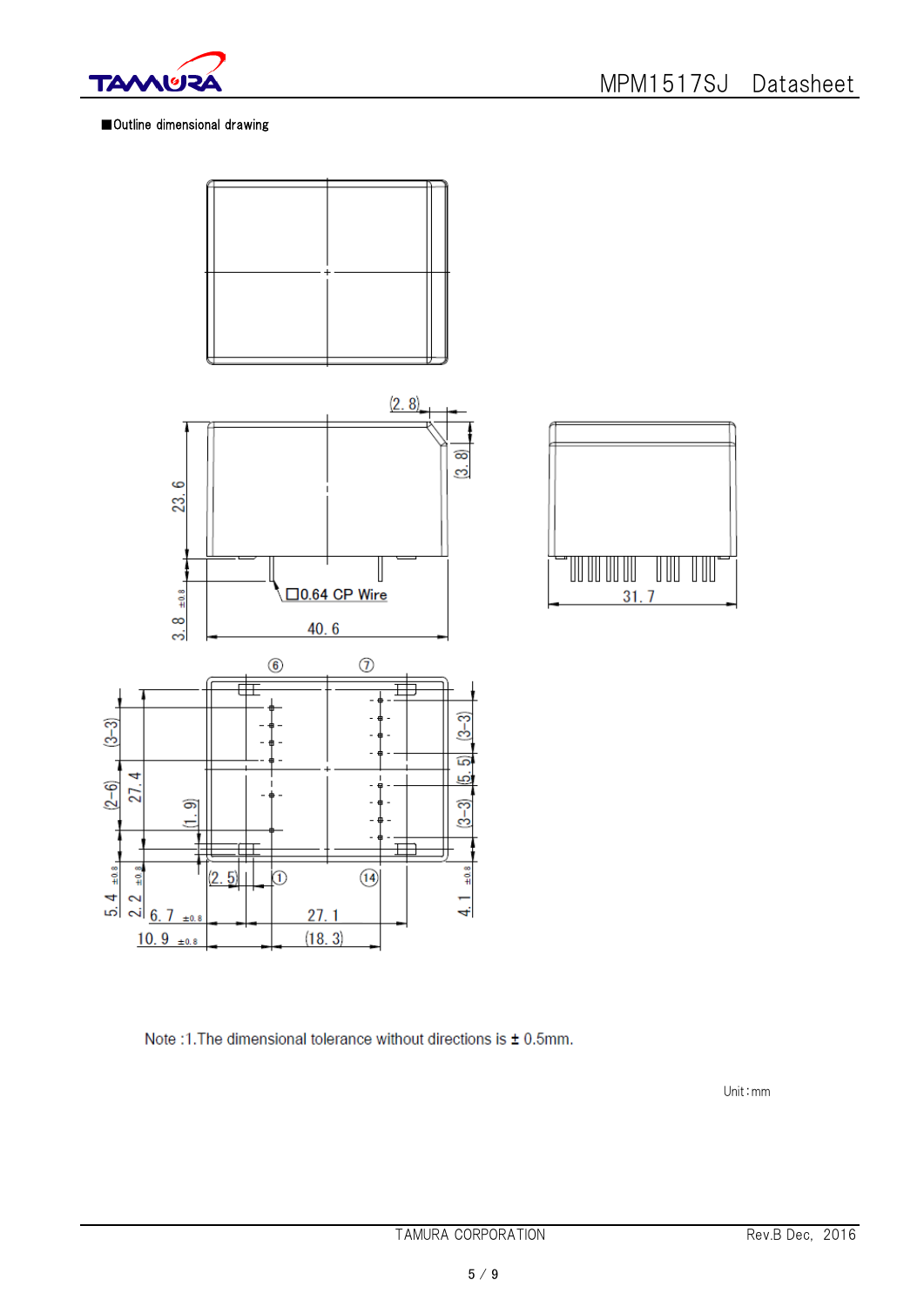

### ■Recommended hole diameter and land size



 $\times$  The round pulling out figure is a pin numbering.

Unit:mm

# ■Terminal function and connection

| ۰.<br>⊿ |  |
|---------|--|
|         |  |

| Pin No.        | Name     | Explanation of terminals                                          |  |  |
|----------------|----------|-------------------------------------------------------------------|--|--|
|                | $Vin(+)$ | DC voltage input terminal (+)                                     |  |  |
| $\mathfrak{D}$ | Drain    | Terminal for noise adjustment                                     |  |  |
| 3              | $Vin(-)$ | DC voltage input terminal $(-)$                                   |  |  |
| 4              | Vcc      | Terminal for start-up time adjustment                             |  |  |
| 5              | VccW     | *Don't connect with other circuits.<br>Auxiliary winding terminal |  |  |
| 6              | N.C.     | *Don't connect with other circuits.<br>Unused terminal            |  |  |

#### Secondaries

| Pin No.          | Name       | Explanation of terminals              |
|------------------|------------|---------------------------------------|
| 7                | <b>REF</b> | Output voltage adjustment terminal    |
| 8                | $RC(-)$    | Output voltage detection terminal (-) |
| $\boldsymbol{9}$ | <b>GND</b> | Output terminal (-)                   |
| 10               | <b>GND</b> | Output terminal (-)                   |
| 11               | GND        | Output terminal (-)                   |
| 12               | Vo         | Output1 terminal (+)                  |
| 13               | Vo         | Output1 terminal (+)                  |
| 14               | $RC(+)$    | Output voltage detection terminal (+) |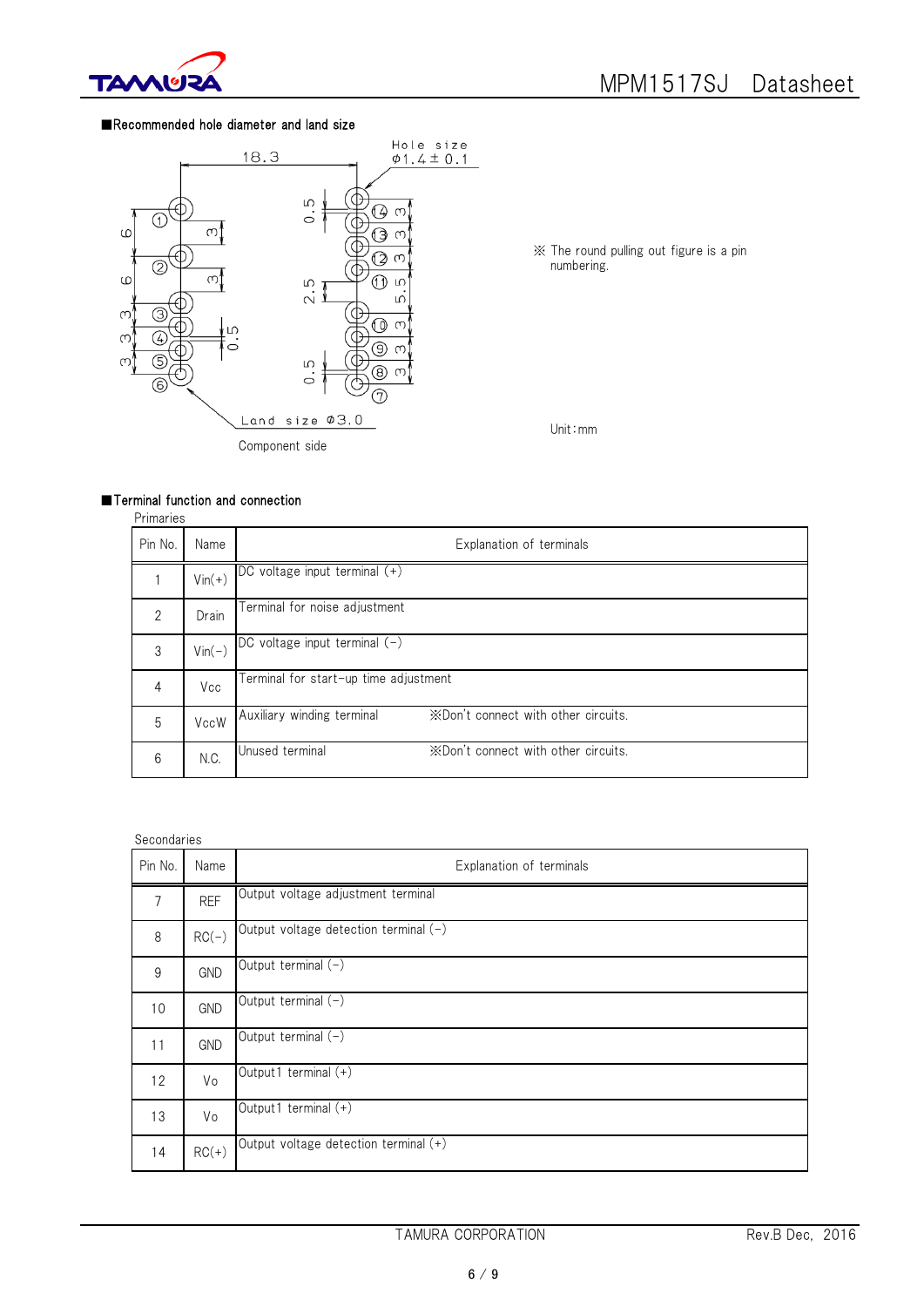



| Symbol            | Description | Part No.             | Manufacturer      |
|-------------------|-------------|----------------------|-------------------|
| D101              | Diode       | D2SB60A              | <b>SHINDENGEN</b> |
|                   |             |                      |                   |
| L101              | Inductor    | LF-4Z-E193H          | <b>KORIN</b>      |
| L201              | Inductor    | PC8Z-2R2N            | <b>KORIN</b>      |
| L202              | Inductor    | $0 - 5127 - 15 - TM$ | <b>KORIN</b>      |
| C101              | Capacitor   | LE104-MX             | OKAYA             |
| C102              | Capacitor   | 450BXW82M            | <b>RUBYCON</b>    |
| C103              | Capacitor   | CD85-B2GA471K        | <b>TDK</b>        |
| C104              | Capacitor   | CD85-B2GA471K        | <b>TDK</b>        |
| C201              | Capacitor   | 25ZLG330M            | <b>RUBYCON</b>    |
| C202              | Capacitor   | 25ZLG330M            | <b>RUBYCON</b>    |
| C203              | Capacitor   | 25ZLG100M            | <b>RUBYCON</b>    |
|                   |             |                      |                   |
| F101              | Fuse        | FIH 250V 2.0A        | NIPPON-SEISEN     |
| TH <sub>101</sub> | Thermistor  | SCK102R55AMIAY499    | <b>THINKING</b>   |

※Mount the fuse on the input Live side to ensure safety without fail. Recommended parts:FIH 250V 2.0A~3.15A / NIPPON-SEISEN

※Depend on the applying safety standard, please add the discharge resistance in paralell with C101.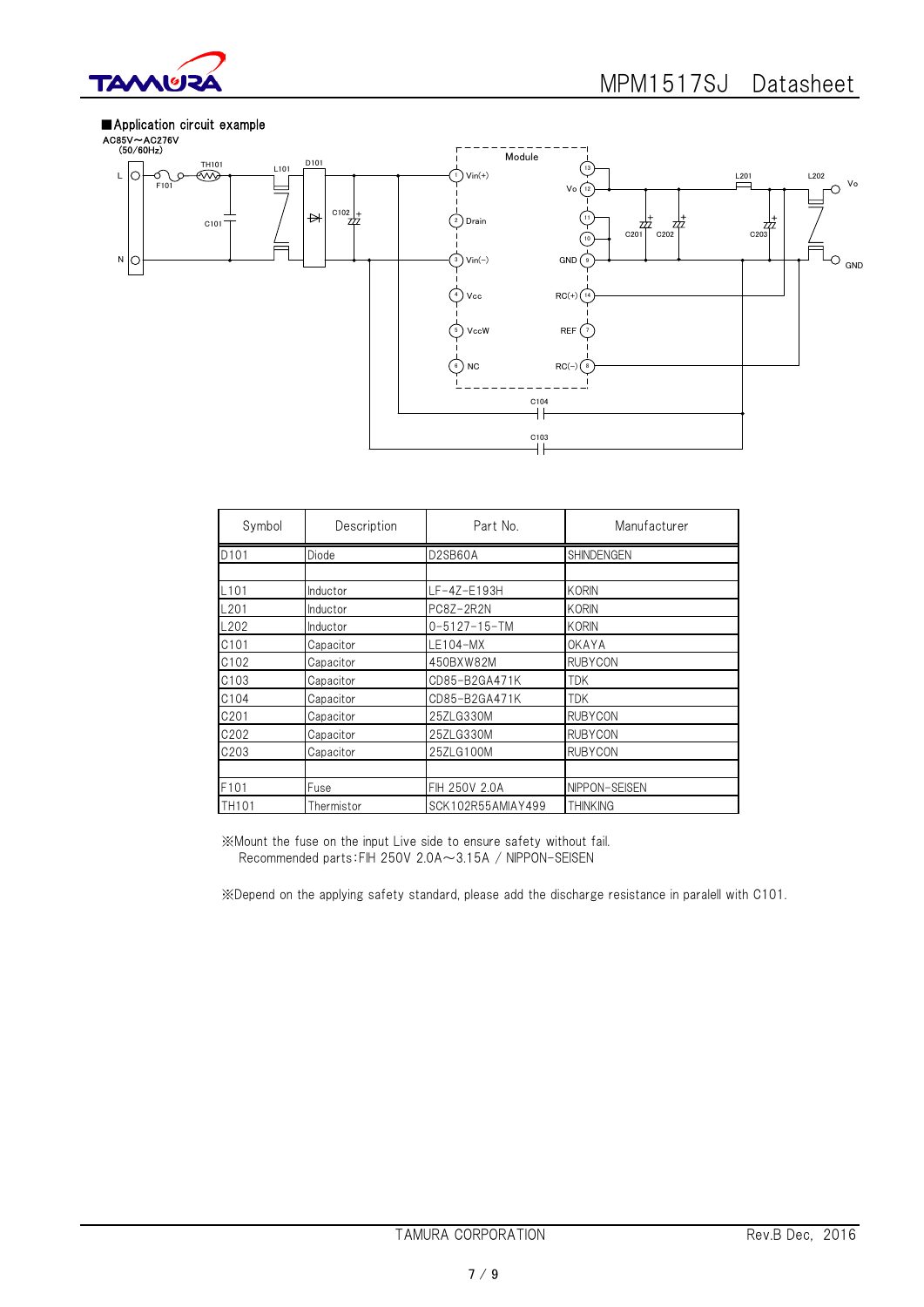

#### ■Usage cautions

● Always mount fuse on the Live side of input for ensuring safety because the fuse is not built-in the product. Please select the fuse considering conditions such as steady current, inrush current, and ambient temperature at your own responsibility.

※Recommended parts: FIH 250V 2.0A~3.15A / NIPPON-SEISEN When using a fuse having large rated current or high capacity input electrolytic condenser, by combining another converter and input line and input electrolytic condenser, fuse may not blow off in the case of abnormality. Do not combine high voltage line and fuse.

#### ■Important notice

- The content of this document is subject to change without prior notice for the purpose of improvements, etc. Ensure that you are in possession of the most up-to-date information when using this product.
- The operation examples and circuit examples shown in this document are for reference purposes only, and TAMURA Corporation disclaims all responsibility for any violations of industrial property rights, intellectual property rights and any other rights owned by TAMURA Corporation or third parties that these may entail.

● The circuit examples and part constants listed in this document are provided as reference for the verification of characteristics. You are to perform design, verification, and judgment at your own responsibility, taking into account the various conditions.

- TAMURA Corporation constantly strives to improve quality and reliability, but malfunction or failures are bound to occur with some probability in power products. To ensure that failures do not cause accidents resulting in injury or death, fire accidents, social damage, and so on, you are to thoroughly verify the safety of their designs in devices and/or systems, at your own responsibility.
- This product is intended for use in consumer electronics (electric home appliances, business equipment, Information equipment, communication terminal equipment, measuring devices, and so on.) If considering use of this product in equipment or devices that require high reliability (medical devices, transportation equipment, traffic signal control equipment, fire and crime prevention equipment, aeronautics and space devices, nuclear power control, fuel control, in-vehicle equipment, safety devices, and so on), please consult a TAMURA sales representative in advance. Do not use this product for such applications without written permission from TAMURA Corporation.
- This product is intended for use in environments where consumer electronics are commonly used. It is not designed for use in special environments such as listed below, and if such use is considered, you are to perform thorough safety and reliability checks at your own responsibility.
	- ・ Use in liquids such as water, oil, chemical solutions, or organic solvents, and use in locations where the product will be exposed to such liquids.
	- ・ Use that involves exposure to direct sunlight, outdoor exposure, or dusty conditions.
	- ・ Use in locations where corrosive gases such as salt air, C12, H2S, NH3, SO2, or NO2, are present.
	- ・ Use in environments with strong static electricity or electromagnetic radiation.
	- ・ Use that involves placing inflammable material next to the product.
	- Use of this product either sealed with a resin filling or coated with resin.
	- Use of water or a water soluble detergent for flux cleaning.
	- ・ Use in locations where condensation is liable to occur.
- This product is not designed to resist radiation.
- This product is not designed to be connected in parallel. Do not operate this product in a parallel, or N+1 redundant configuration.